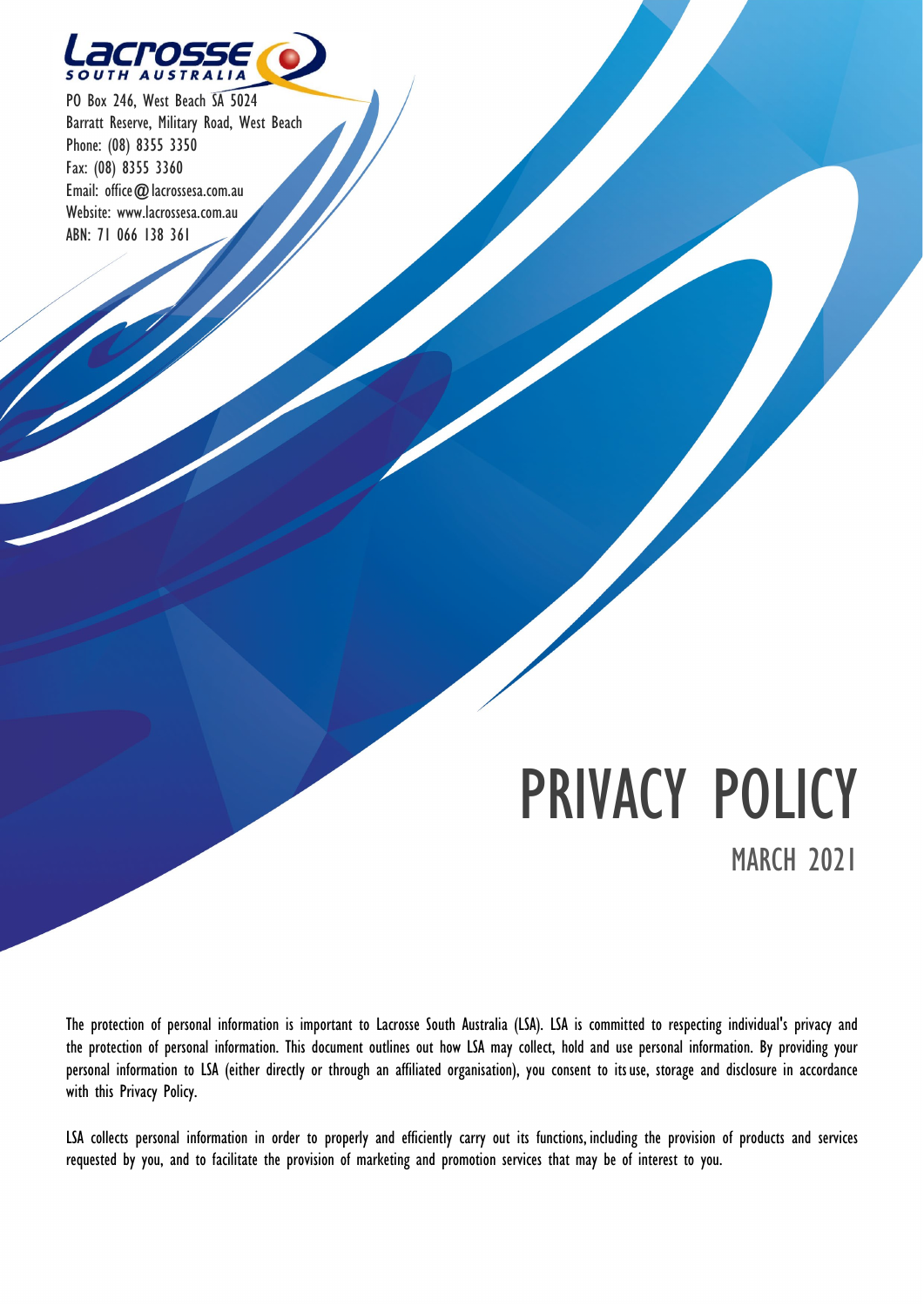

PRIVACY POLICY March 2021

TABLE OF CONTENTS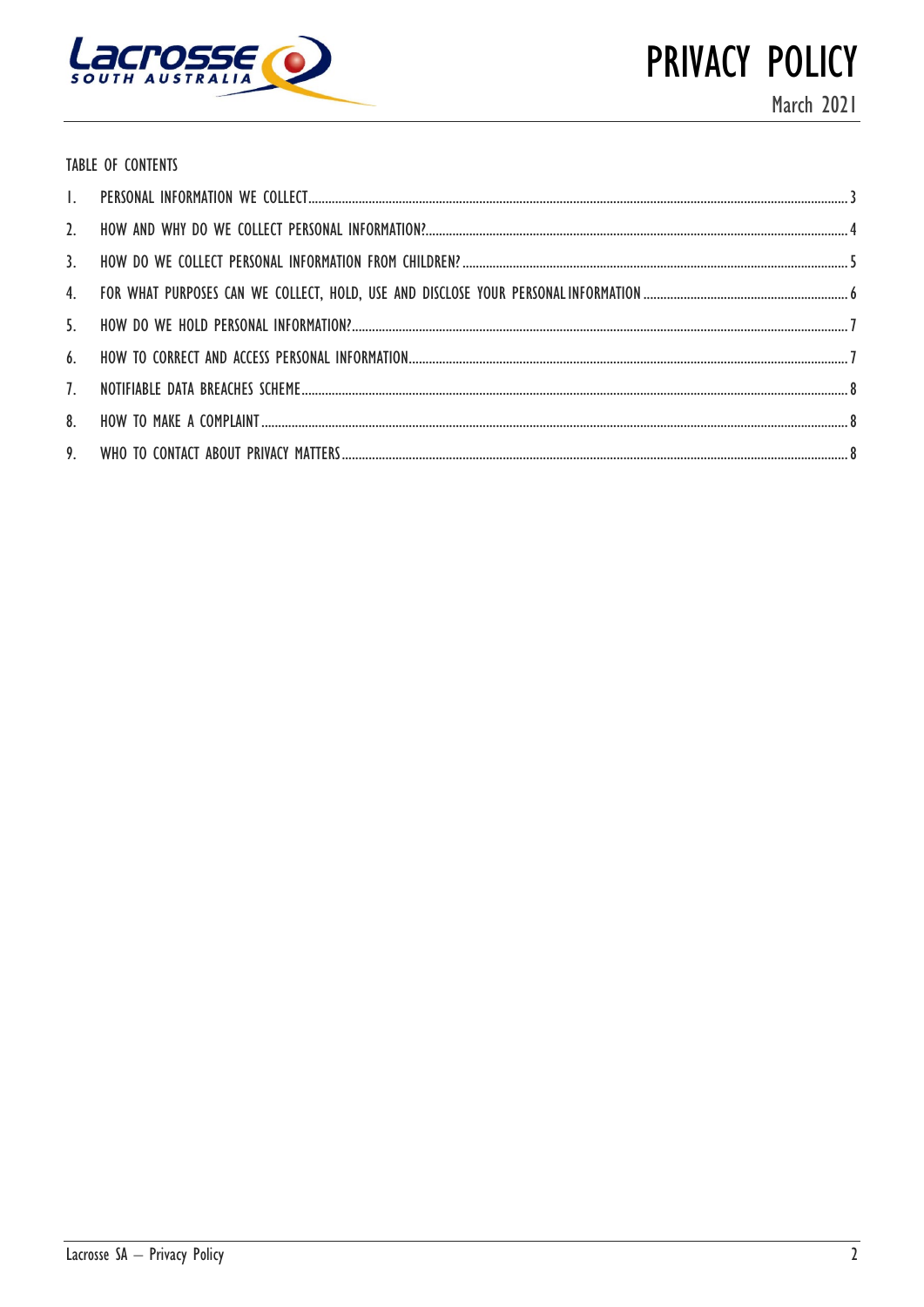

PRIVACY POLICY

# 1. PERSONAL INFORMATION WE COLLECT

- a) The personal information we generally collect about you will depend on the primary purpose for which such information was collected. We may collect and hold various kinds of information about you in connection with our legitimate functions and activities, including:
	- 1. 'contact information', such as your name, phone numbers, mobile numbers, occupation, postal address details, emergency contact details, email address and social media details;
	- 2. your date of birth, age, gender, playing information;
	- 3. details of lacrosse programs that you have participated in and organisations with whichyou have participated;
	- 4. copies of communications between you and LSA;
	- 5. information regarding any outstanding payments owed by you to LSA;
	- 6. other personal information provided voluntarily by you, for example, informationprovided in response to surveys or competitions;
	- 7. payment and credit card details and purchasing preferences, if you apply for membership, purchase goods or services from, or make other payments to, us or ouragents, licensees, contractors or payment gateway providers;
	- 8. details of your academic qualifications, results, professional interests, reference checks, and drivers licence details (if applicable), if you apply for employment or volunteer positions with LSA;
	- 9. non-personally identifiable information, such as your IP address, browser type, web pages visited etc.;
	- 10. your lacrosse club, membership history and other related information; and/or
	- 11. other personal information that is relevant to the conduct of our legitimate activities.
- b) Some of the information that you give to LSA may be required to be given to LSA to enable LSA to assist you. With other information, it may be optional whether you provide it to us. If you do not provide us with some, or all, of the personal information that we request, it may affect our ability to communicate with you. It may also affect our ability to provide products or services to you and it may affect your ability to register for and participate in lacrosse programs or activities conducted by LSA or apply for employment or volunteer positions with us. If it is impracticable for LSA to deal with you in circumstances where you have notprovided the information or consents that we have requested, we may decline to do so.
- c) Sensitive information is a subset of personal information that is generally afforded a higher level of privacy protection, such as health information. Sensitive information includes healthand genetic information and information about racial or ethnic origin, political opinions, membership of a political association, religious beliefs or affiliations, philosophical beliefs, membership of a professional or trade association or trade union, sexual preferences or practices, criminal record and some types of biometric information. We only collect sensitive information where it is reasonably necessary for our functions or activities and where you have either consented to provide that information or we are required or authorised by or under law (including applicable privacy legislation) to do so. We may use health information about you for insurance purposes and/or to ensure that Lacrosse programs in which you participate are run safely and in accordance with any special health needs you may have. We may also use sensitive information in accordance with the requirements of our respective constitutions, rules, regulations, policies and procedures, including for health, medical and anti-doping testing purposes and investigations. For example, we may ask for:
	- 1. details of a disability you may suffer, if you elect to provide that information to allow us to provide you with relevant services and information;
	- 2. details of your cultural background, nationality, and language(s) spoken, if you elect to provide that information to allow us to provide you with culturally sensitive informationand services;
	- 3. background checks, including reference checks, police checks, working with childrenchecks and completed member protection declarations and related documents if:
		- (i) you apply for, and/or obtain an employment or volunteer position with LSA;
		- (ii) you apply for and/or obtain a Coach or Umpire Accreditation;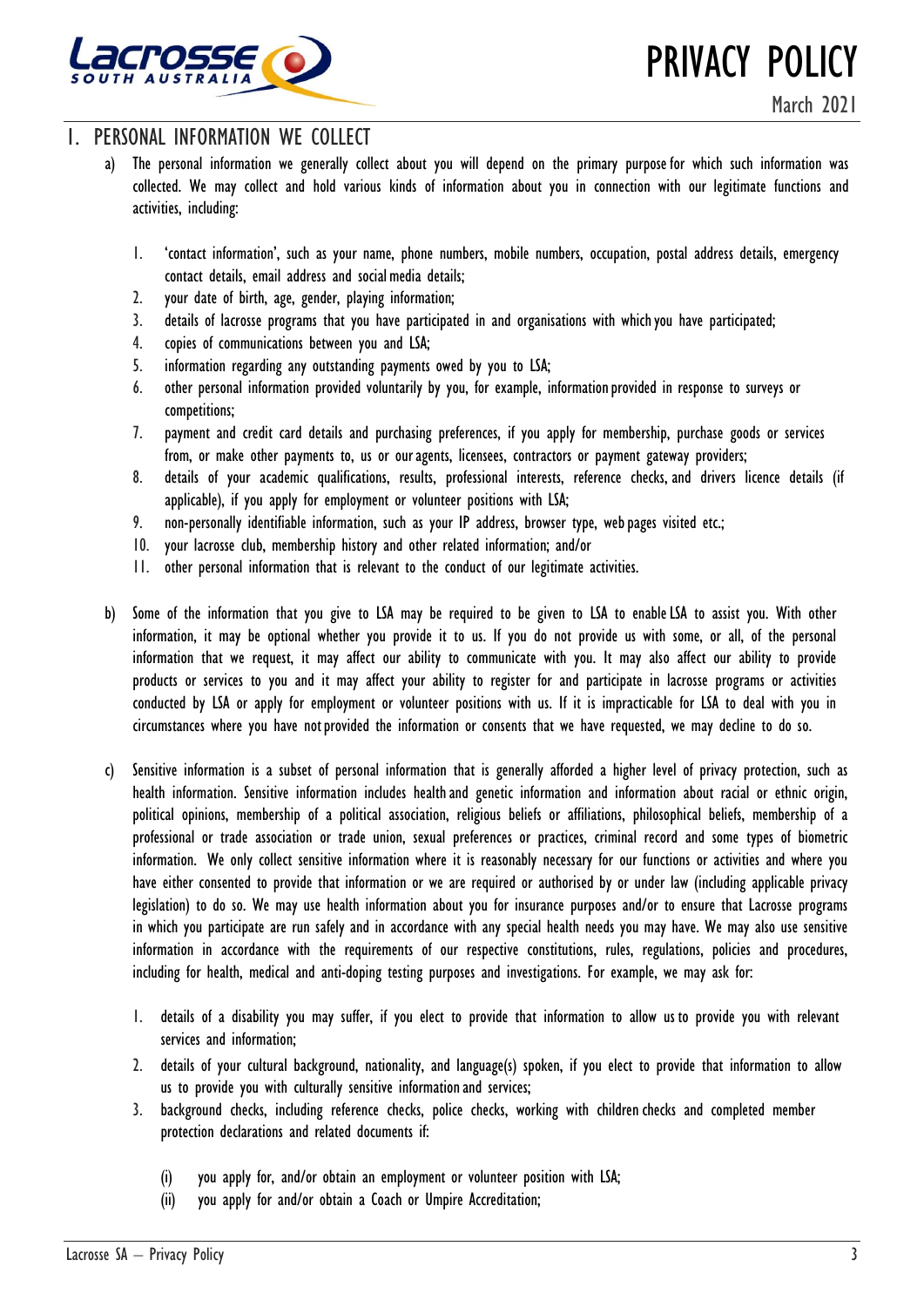

PRIVACY POLICY

- (iii) you are proposing to provide, or provide, certain services to LSA;
- (iv) you apply for and/or obtain accreditation at a lacrosse event.
- (v) you are a lacrosse player participating in one of our programs or a lacrosse tournament, competition or event; or
- (vi) we otherwise consider it appropriate to obtain background checks in relation to you before entering into contracts, arrangements or understandings with you, orentities related to you; and
- (vii) medical information and emergency contact details. For example, this information may be held about you if you are a lacrosse participant and/or have elected to participate in fitness or sporting activities. Examples may include Medicare numberand health insurance details.

## 2. HOW AND WHY DO WE COLLECT PERSONAL INFORMATION?

- a) We collect personal information reasonably necessary to carry out our business of governingand administering the sport of lacrosse in South Australia, including one or more of our functions or activities. You may decide to provide your personal information to LSA for a range of different reasons. By way of example:
	- 1. you may be a lacrosse participant;
	- 2. you may wish to attend a lacrosse activity or event;
	- 3. you may wish to purchase a ticket to a lacrosse event;
	- 4. you may attend a lacrosse event and elect to provide your personal information whileat the event;
	- 5. you may wish to receive newsletters from LSA;
	- 6. you may wish to register for an LSA service;
	- 7. you may wish to undertake online learning;
	- 8. you may wish to make an online or other purchase from LSA;
	- 9. you may wish to apply for employment with, or volunteer for, LSA;
	- 10. you may wish to provide services to LSA;
	- 11. you may enter a competition or promotion being conducted by LSA;
	- 12. you may wish to connect with us via social media.
- b) Generally, we will collect personal information directly from you. Personal information can be directly collected by us in a number of ways and through a number of mediums (includingthrough forms, Online Systems (as defined in clause 16 below) and other electronic or paper correspondence). By way of example, personal information can be collected:
	- 1. when you provide your personal information, or agree to your personal information being provided, to us via one of our Online Systems, including [www.lacrossesa.com.au, o](http://www.lacrossesa.com.au,/)r other websites managed by LSA;
	- 2. when you enter your personal information, or agree to your personal information beingentered, into one of our Online Systems, including, online learning services;
	- 3. when you email LSA or contact us by telephone or mail;
	- 4. when you engage with LSA via social media;
	- 5. when you elect to receive lacrosse-related newsletters or other information;
	- 6. when you enter a competition that is being conducted by LSA or on our behalf;
	- 7. when you purchase equipment or merchandise from us or our authorised agents or licensees;
	- 8. when you purchase other products or services from us or our authorised agents or licensees;
	- 9. when you provide us with information in an application or consent form, survey, feedback form or incident report.
- c) For the purposes of this Privacy Policy, the term "Online Systems" includes but is not limited to:
	- 1. a computer or device connected to a network (such as the internet) and ready to use (orbe used by) other computers or devices;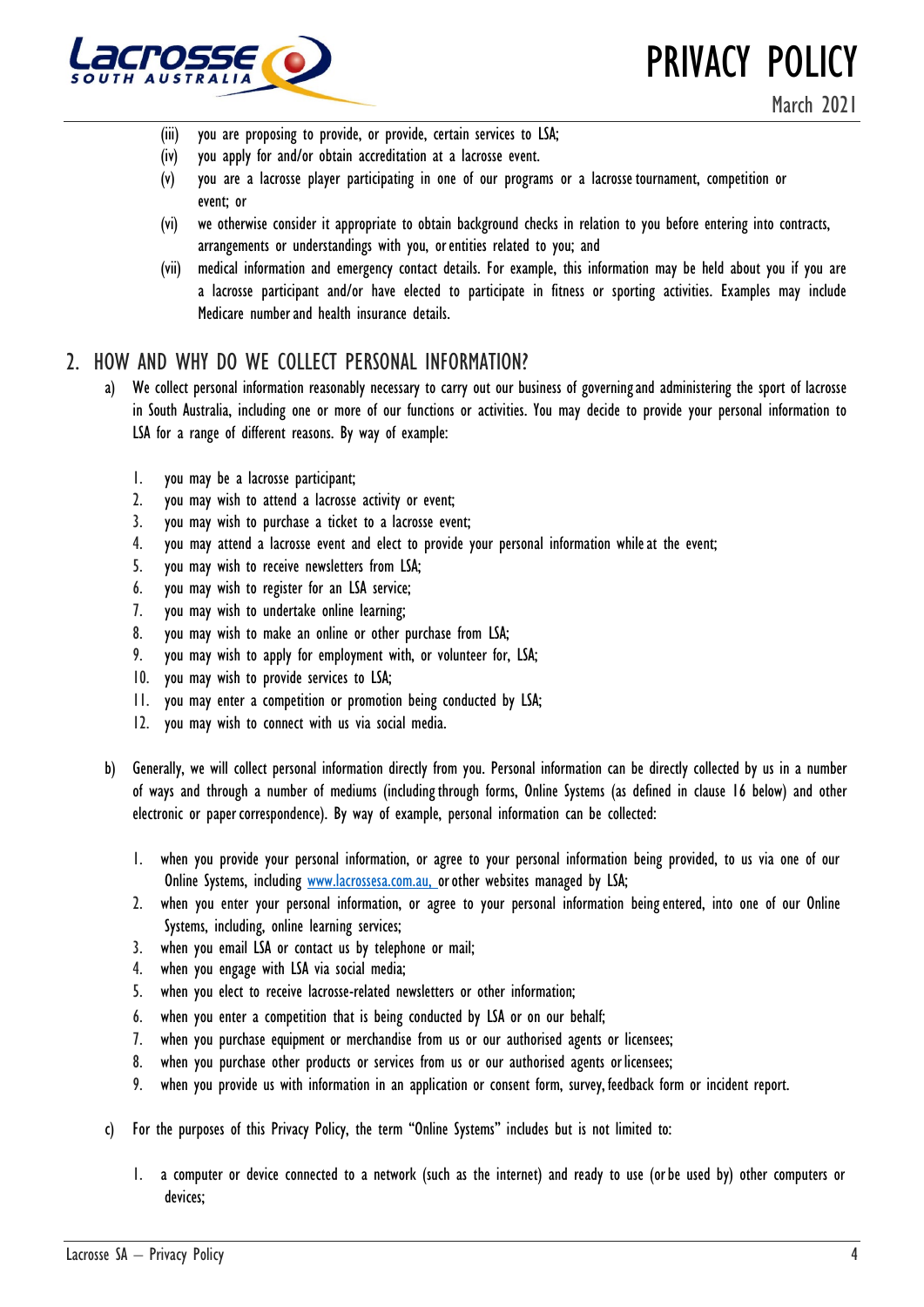

PRIVACY POLICY

- 2. any database, file, or webpage available for downloading or reading;
- 3. services such as ticket reservation systems, participation registration and competition management, online learning, or capability such as online help, available directly through a computer system or under its direct control;
- 4. digitised content that can be transmitted over the internet or computer networks (whichcan include text, audio, video, and graphics); and
- 5. websites and applications that enable users to create and share content or to participatein social networking.
- d) We may also collect and use personal information that is given to us by another Lacrosse Organisation or a third party in the course of its business, if that collection is reasonably necessary for our, or the third party's, legitimate functions or activities. Examples of such third parties could include:
	- 1. lacrosse Clubs which are members of, or affiliated to LSA; StateAssociations and affiliated clubs which are members of or affiliated to State Associations;
	- 2. Australian Lacrosse Association
	- 3. World Lacrosse;
	- 4. the Australian Institute of Sport;
	- 5. the Australian Olympic Committee;
	- 6. non-affiliated lacrosse organisations;
	- 7. schools and community groups that participate in our programs;
	- 8. your nominated referees in the case of our recruitment activities;
	- 9. the Australian Sports Commission (Sport Australia);
	- 10. Sport Integrity Australia;
	- 11. Commonwealth Games Australia;
	- 12. the Australian Sports Foundation;
	- 13. ticketing agents and providers and event organisers, when you purchase tickets to alacrosse event;
	- 14. vendors, when you purchase lacrosse related goods or services;
	- 15. payment gateway service providers;
	- 16. our commercial partners, sponsors, licensees, broadcasters and suppliers; and
	- 17. Law enforcement bodies.
- e) We may also receive information about you from third parties in relation to other websites. For example, you may choose to participate in a third party application or feature as part of our services (such as logging in through Facebook Connect or Google+ or otherwise linking to the services from another website or interactive service) or on a third party website or service (such as a Facebook application or similar application or feature) through which you allow us to collect (or the third party to share) information about you, including personal information.

The information we collect is subject to this Privacy Policy, however, the information collected and stored by a third party remains subject to the third party's privacy policies andpractices, including whether the third party continues to share information with us or with other third parties, the types of information shared, and your choices with regard to what isvisible to others on that third party's website or service.

f) We may, at times, collect information on publicly maintained records, if that collection is reasonably necessary for our legitimate functions or activities.

#### 3. HOW DO WE COLLECT PERSONAL INFORMATION FROM CHILDREN?

a) We may collect personal information regarding a child under 18 years of age and certain other persons from a parent, legal guardian or 'responsible person'. Please do not provide personal information to us about a child or another person unless you are authorised to doso by law.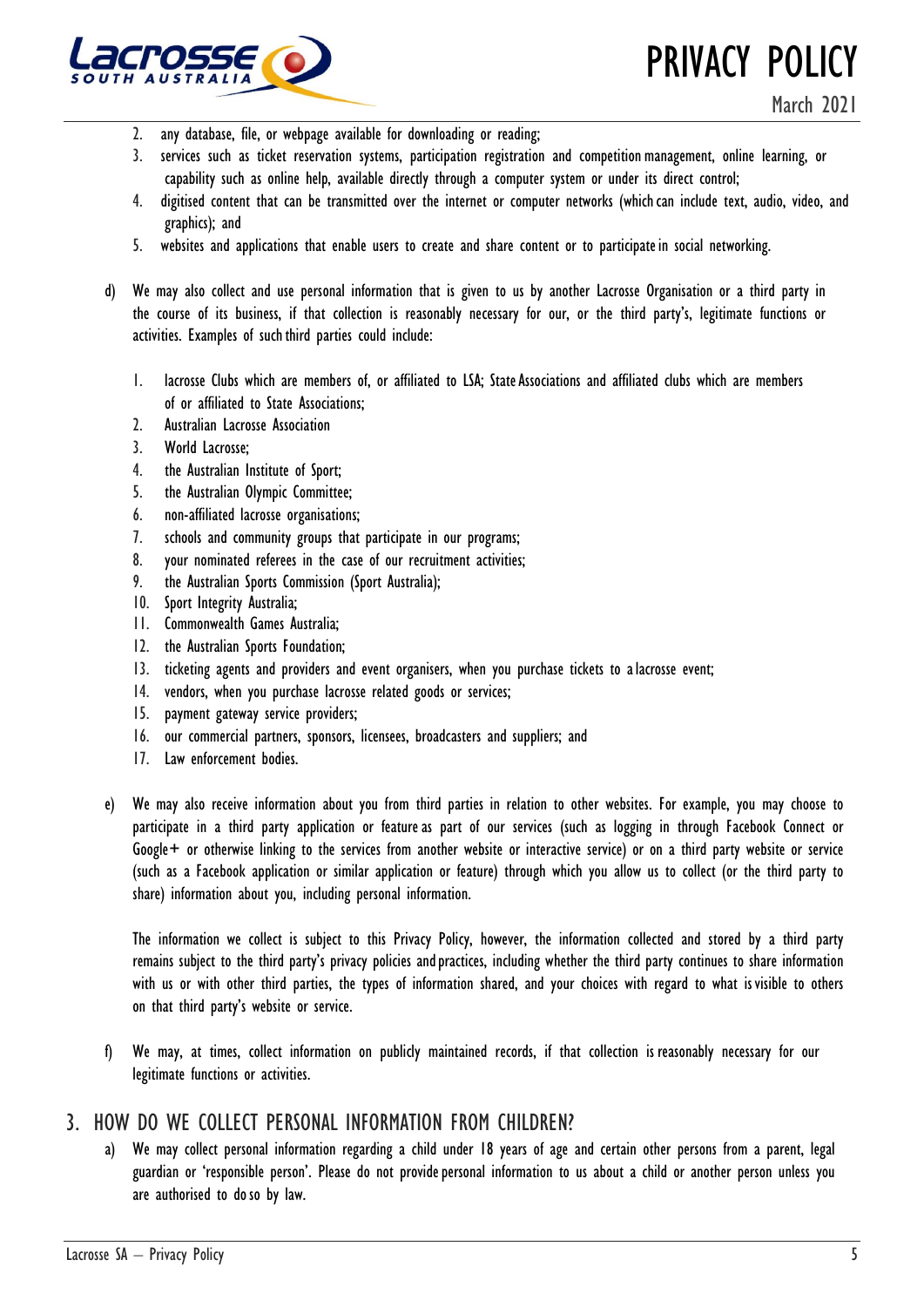

March 2021

- 4. FOR WHAT PURPOSES CAN WE COLLECT, HOLD, USE AND DISCLOSE YOUR PERSONAL INFORMATION
	- a) We may collect, hold, use and disclose your personal information for the primary purpose for which it was collected and, in certain circumstances, for a secondary purpose related tothe primary purpose, including:
		- 1. to verify your identity and reduce the likelihood of duplications in our Online Systems;
		- 2. to complete and retain background checks;
		- 3. to provide you with products or services you have requested, including information about tickets, merchandise and special offers, or which we reasonably believe may be of interest to you;
		- 4. to provide you with information about relevant activities and opportunities and keep you informed of news and information (such as advance notice of ticket sales) relatingto lacrosse and other sports, including by distributing newsletters, publications and other communications via various mediums;
		- 5. to assist other Lacrosse Organisations;
		- 6. to research, develop, run, administer and market existing and new competitions, programs, activities and other events;
		- 7. to share relevant player information with relevant sporting bodies such as the Australian Lacrosse Association, World Lacrosse, Australian Olympic Committee, Commonwealth Games Australia, the Sport Integrity Australia, the Australian Sports Commission (Sport Australia), the Australian Institute of Sport, State/Territory Institutes/Academies of Sports and other relevant bodies;
		- 8. to organise medical treatment for players;
		- 9. to administer, manage and improve our Online Systems, to provide you with access to,and the functionality of, our Online Systems and to allow you to participate in the interactive features of our Online Systems including online learning platform and accreditation course administration;
		- 10. collect statistics on your use of our social media channels;
		- 11. to manage your relationship with LSA;
		- 12. to disclose to other Australian Lacrosse Organisations relevant information regarding your financial standing with us, including whether or not you are a financial member;
		- 13. to disclose to our professional advisors, including accountants, auditors and lawyers, or insurers or insurance brokers, when considered necessary or appropriate;
		- 14. to disclose to third party service providers we engage to carry out functions oractivities on our behalf, including payment processing and authorisation, fraud protection and credit risk reduction, product customisation, order fulfilment and shipping, marketing and promotional material distribution, website evaluation, dataanalysis and, where applicable, data cleansing;
		- 15. to assist law enforcement bodies, when considered necessary or appropriate;
		- 16. for direct marketing communications from us in relation to products, services, event tickets, merchandise, fundraising and special offers made available by us or our respective corporate partners, licensees, sponsors, suppliers and broadcasters (who may, at times, be outside Australia), where you have consented to receive such communications or would reasonably expect to receive such communications, and have not requested to cease receiving such communications. You will be able to opt- out of direct marketing at any time, if you so choose, by utilising the unsubscribe feature on electronic marketing communications or, in the case of other direct marketing materials, by contacting us using the contact details specified in section 11of this Privacy Policy.
		- 17. where permitted by us and applicable privacy laws, to enable third party corporate partners, licensees, sponsors, suppliers and broadcasters who have a relationship withus (and who may, at times, be outside Australia), to market and promote their products and services to you where you have consented to receive such communications and have not requested to cease receiving such communications. You will be able to opt-out of direct marketing at any time, if you sochoose, by utilising the unsubscribe feature on electronic marketing communications or, in the case of other direct marketing materials, by contacting us using the contact details specified in section 11 of this Privacy Policy ;
		- 18. to contact and interact with you via direct mail, email, telephone, SMS, MMS messages, the internet and social media; and
		- 19. for any purpose that is reasonably apparent at the time your personal information iscollected from you.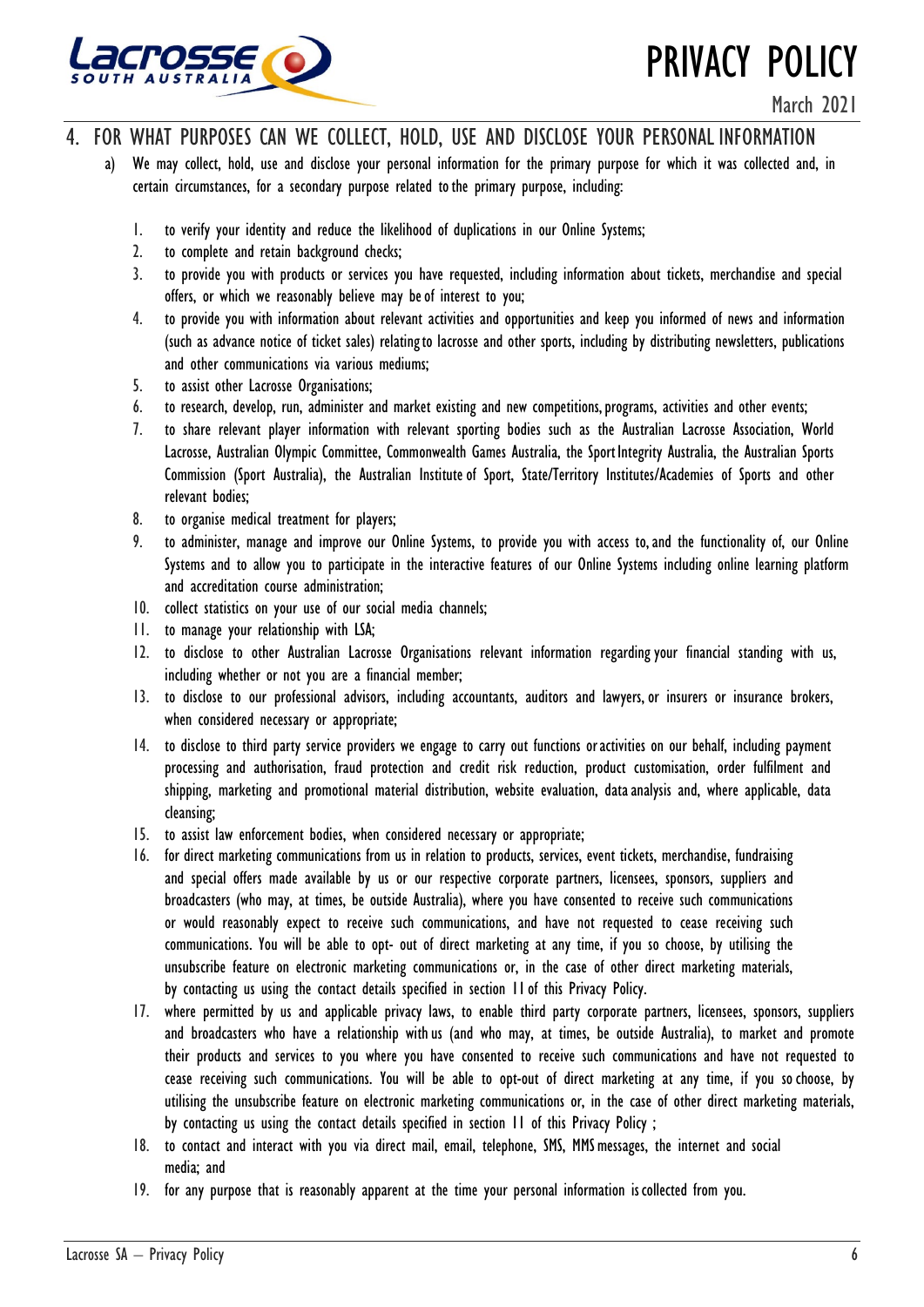

Wherever practicable, we will inform you more specifically of the primary purpose of a collection as part of our collection statement, which will be made available to you at the time of the collection.

- b) It is important that you understand and accept that Lacrosse National Database, the Online System that publishes results, statistics, ladders and competition management for lacrosse competitions in Australia, is a public portal and that the following information concerning individual players is publicly available and/or fully searchable:
	- 1. first name and last name;
	- 2. participating clubs, associations and competitions;
	- 3. grade, season, round, date and match details;
	- 4. fixtures, including dates, times, venues and opponents; and
	- 5. playing statistics.

#### 5. HOW DO WE HOLD PERSONAL INFORMATION?

- a) We store information in a number of secure databases (including trusted third party storage providers), paper-based files or other electronic record keeping methods. Personal information may be collected in paper-based documents and converted to electronic form for use or storage (with the original paper-based documents either archived or securely destroyed). We take reasonable steps to protect your personal information from misuse, interference and loss and from unauthorised access, modification or disclosure.
- b) The security of personal information is important to us and we use physical security and other measures to ensure that personal information is protected from misuse, interference and loss, and from unauthorised access, modification and disclosure. Personal information held in paper-based form is generally securely stored at our respective place of work or, in the case of archived records, at external storage facilities in Australia.
- c) We maintain computer and network security by using passwords to control access to our Online Systems.
- d) When considering new initiatives and projects, we always ensure that privacy considerationsare taken into account.
- e) We do not hold or store any credit card details for service purchased.

# 6. HOW TO CORRECT AND ACCESS PERSONAL INFORMATION

- a) Under the Privacy Act, individuals have a right to complete access to their records. You mayrequest (by contacting the relevant Australian Lacrosse Organisation) that we confirm whether we hold any personal information about you and, where applicable, request that we provide you with a copy of your personal information. You will be required to provide proof of identity to obtain access to your personal information. In most situations, we will make available to you any personal information we hold about you. We will not charge youfor lodging a request to access your personal information, but we may charge you for the reasonable costs incurred by us in providing you with access to your information.
- b) In certain circumstances, we may not be able to provide you with access to your personal information, for example, where:
	- 1. access would have an unreasonable impact on the privacy of others;
	- 2. we are required by a law enforcement agency to withhold the information;
	- 3. the information may affect current legal proceedings; or
	- 4. the information may affect the health or safety of another individual.
- c) We take all reasonable precautions to ensure the personal information we collect, use anddisclose is accurate, complete and up-to-date. However, the accuracy of that information depends on the information you provide. You are encouraged to regularly